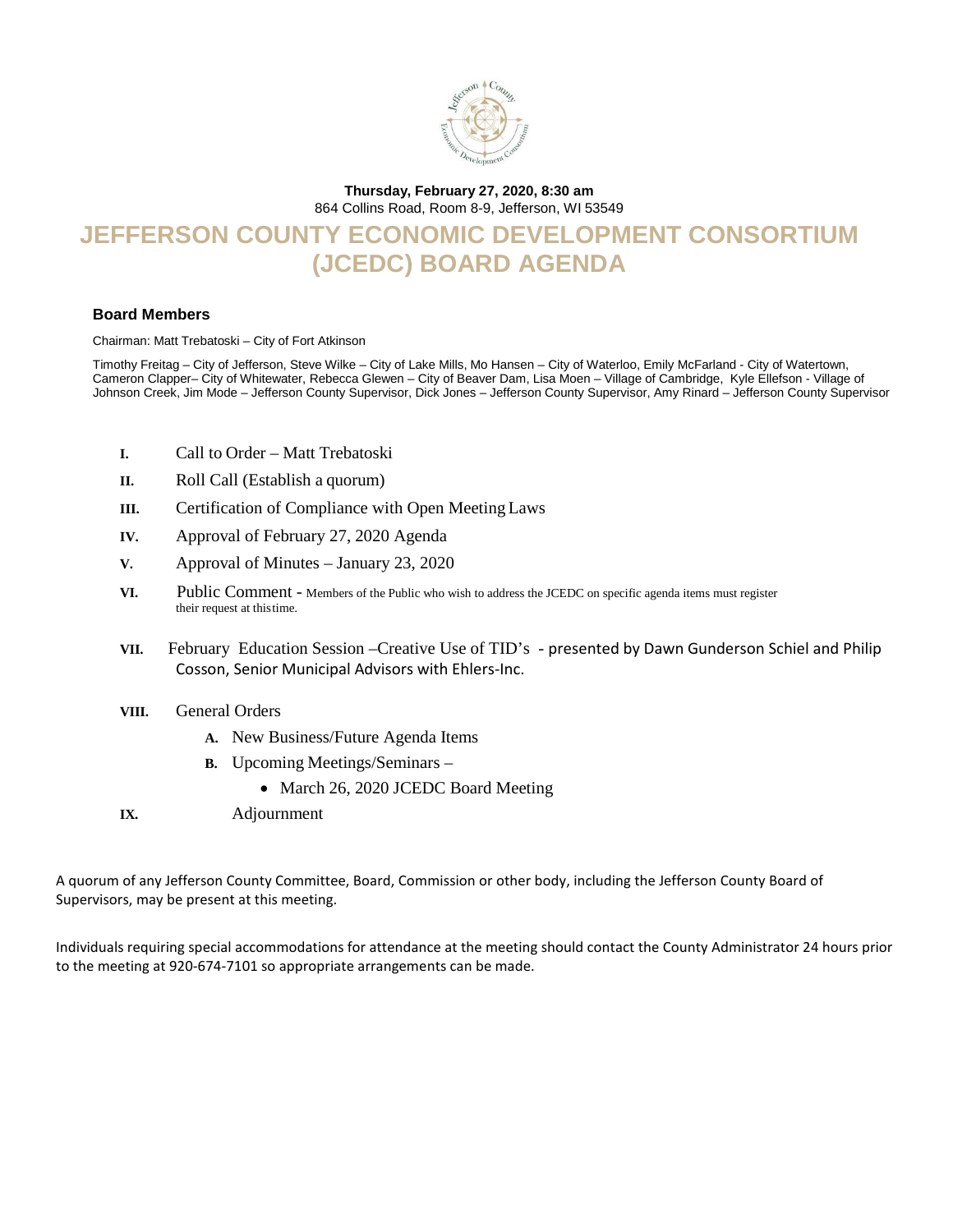



## **Jefferson County Economic Development Consortium & ThriveED**

## **Joint Board of Directors Meeting Minutes**

### **January 23, 2020**

#### **Meeting called to order at 8:30 by JCEDC Chairman Matt Trebatoski and ThriveED Chairman David Schroeder.**

JCEDC Board members present:Matt Trebatoski – City of Fort Atkinson, Steve Wilke, City of Lake Mills, Tim Freitag – City of Jefferson, Mo Hansen – City of Waterloo, Emily McFarland – City of Watertown, Cameron Clapper – City of Whitewater, Lisa Moen – Village of Cambridge, Kyle Ellefson – Village of Johnson Creek, Jim Mode – County Supervisor, Amy Rinard – County Supervisor, James Schroeder – County Supervisor

JCEDC Board members Absent: Dick Jones – County Supervisor, Rebecca McGlewen- Dodge County

ThriveED Board members present: Tina Crave, Brian Knox, Matt Mauthe, David Schroeder, Bill Kehl, Mike Wallace, Stewart Wangard, Jim Falco, Beau Gellings, Jeff Caine.

Others Present – John Foust - gojefferson, Frankie Fuller, Jason Scott – WEDC, LaVern Georgson – UW Extension, Ben Wehmeier – Jefferson County Administrator, Blair Ward – Corporation Counsel, James Mielke – Dodge County Administrator, Nate Olson – Dodge County Planning & Economic Development Administrator, Victoria Pratt – JCEDC Executive Director/ThriveED President, Julie Olver – Marketing Manager, Steve Jenkins – BRE Consultant, RoxAnne Witte – Program Specialist

#### **Roll Call – Quorum Established**

#### **Certification of compliance with Open Meeting Law Requirements**

Staff certified compliance for the agenda dated January 23, 2020.

#### **Approval of Agenda**

Mode/Caine moved to approve the January 23, 2020 agenda as presented. Motion carried

#### **JCEDC Minutes**

Hansen/Mode moved to approve December 19, 2019 minutes printed. Motion Carried.

#### **ThriveEd Minutes**

Knox/Crave moved to approve December 3, 2019 minutes printed. Motion Carried.

#### **Public Comments**

Community member expressed concerns regarding open records requests, specifically related to the time lag of receiving the documents and the redacted information.

#### **Review of Financials**

**1. JCEDC Report -**

Hansen/Rinard moved to approve the December 31, 2019 Finance Report as presented. Motion Carried.

#### **2. ThriveED Report –**

Crave/Knox moved to approve the December 31, 2019 Profit & Loss, Balance Sheet as presented. Motion Carried.

#### **2020 Meeting Schedules**

Meeting schedules for both organizations were distributed to those present.